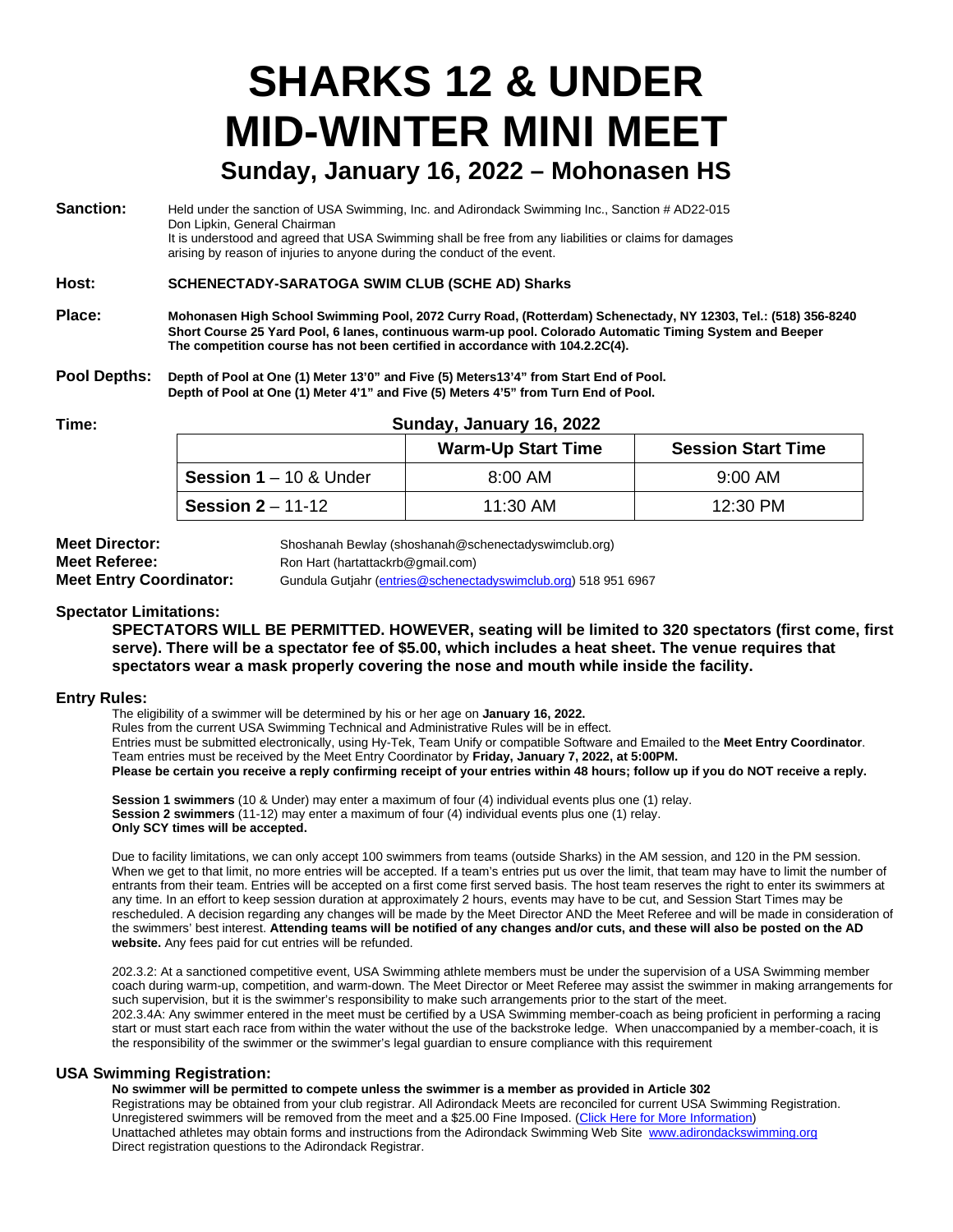#### **Swimming Events:**

The meet will be pre-seeded and all events will be timed finals. Starts will be Flyover Starts; please inform your swimmers prior to the meet. 8 & Under swimmers are to line up in the bullpen area **for 25-yard events only**. **5–10-minute breaks will be taken as necessary. Time Trial events may be added to any session at discretion of Meet Director and Meet Referee.**

#### **Relays:**

Maximum one Relay per athlete.

#### **Scratches:**

There is no penalty for scratching or no-shows.

#### **Warm-Ups:**

Because of the large number of injuries occurring across the country during warm-ups, USA Swimming allows no diving into the pool during the warm-up period except in the designated sprint lanes. We ask that you inform your swimmers of this rule and ask them to fully cooperate with the club officials and marshals in charge of the area.

#### **Deck Entries:**

Adirondack Swimming has agreed to allow Deck Entries at AD Meets under the following conditions;

1. Deck Entries are NOT Allowed during Championship Meets

2. Athlete must be USA-S Registered and show Proof of Registration (those already in meet have been confirmed as registered).

Acceptable forms of Proof of Registration are: USA-Swimming ID or USA-Swimming Club Portal Team Listing or Deck Pass.

**If athlete cannot prove USA-S Registration, Adirondack accepts Deck Registration***,* **to UN-AD (unattached) at an LSC fee of \$60.00 plus the current USA Swimming Registration fee. DECK REGISTRATIONS WILL NOT BE MADE WITH ANY TEAM ASSOCIATION, PLEASE DO NOT ASK.**

3. Coach makes the request for the entry.

4. All Deck Entries will be allowed at the discretion of a combined decision of the Meet Director and the Meet Referee.

5. Deck Entries are Subject to a \$1.00 Surcharge, Per Entry, which applies to All Entries, Individual or Relays.

#### **Meet Policy:**

**Use of Audio or Visual Recording Devices, including a Cell Phone, is not permitted behind the starting blocks, including any spectator area behind the starting blocks, in changing areas, rest rooms or locker rooms.**

**Changing into or out of swimsuits other than locker rooms or other designated areas is prohibited.** 

**Operation of a drone, or any other flying apparatus, is prohibited over the venue (pools, athlete/coach areas, spectator areas and open ceiling locker rooms) any time athletes, coaches, officials and/or spectators are present.**

**No one will be allowed on the deck except USA-S Registered Officials and USA-S Registered Coaches with Current Certifications, USA-S Registered Swimmers and Meet Marshalls and Timers on Shift.**

**All Officials and Coaches are Required to display USA Swimming Credentials (**USA Swimming Membership Card**) while on deck. If, at an AD Sanctioned Meet, an individual is found on deck, acting in any coaching capacity and is determined to be out of compliance with USA Swimming requirements for coaches, that individual will be removed from the deck and the represented club will be fined \$250.**

Any swimmer found in an unauthorized area will be asked to immediately leave the premises. No exceptions. Each team is responsible for supervising its members.

All applicable adults participating in or associated with this meet acknowledge that they are subject to the provisions of the USA Swimming Minor Athlete Abuse Prevention Policy ("MAAPP"), and that they understand that compliance with the MAAPP policy is a condition of participation in the conduct of this competition.

An inherent risk of exposure to COVID-19 exists in any public place where people are present. COVID-19 is an extremely contagious disease that can lead to severe illness and death. According to the Centers for Disease Control and Prevention, senior citizens and individuals with underlying medical conditions are especially vulnerable.

USA Swimming, Inc., cannot prevent you (or your child(ren)) from becoming exposed to, contracting, or spreading COVID-19 while participating in USA Swimming sanctioned events. It is not possible to prevent against the presence of the disease. Therefore, if you choose to participate in a USA Swimming sanctioned event, you may be exposing yourself to and/or increasing your risk of contracting or spreading COVID-19.

BY ATTENDING OR PARTICIPATING IN THIS COMPETITION, YOU VOLUNTARILY ASSUME ALL RISKS ASSOCIATED WITH EXPOSURE TO COVID-19 AND FOREVER RELEASE AND HOLD HARMLESS USA SWIMMING AND [THE LSC] AND EACH OF THEIR OFFICERS, DIRECTORS, AGENTS, EMPLOYEES OR OTHER REPRESENTATIVES FROM ANY LIABILITY OR CLAIMS INCLUDING FOR PERSONAL INJURIES, DEATH, DISEASE OR PROPERTY LOSSES, OR ANY OTHER LOSS, INCLUDING BUT NOT LIMITED TO CLAIMS OF NEGLIGENCE AND GIVE UP ANY CLAIMS YOU MAY HAVE TO SEEK DAMAGES, WHETHER KNOWN OR UNKNOWN, FORESEEN OR UNFORESEEN, IN CONNECTION THEREWITH.

#### **This statement (Covid-19) shall also be included in heat sheets.**

#### **Services:**

**Limited concessions will be available throughout the meet. Heat sheets will be provided to spectators paying the \$5 spectator fee. A swimming equipment vendor will be selling equipment during the meet. Smoking is NOT permitted in the building. Glass containers of any kind are strictly prohibited in the pool area. DO NOT pack any glass containers when going to any pool.**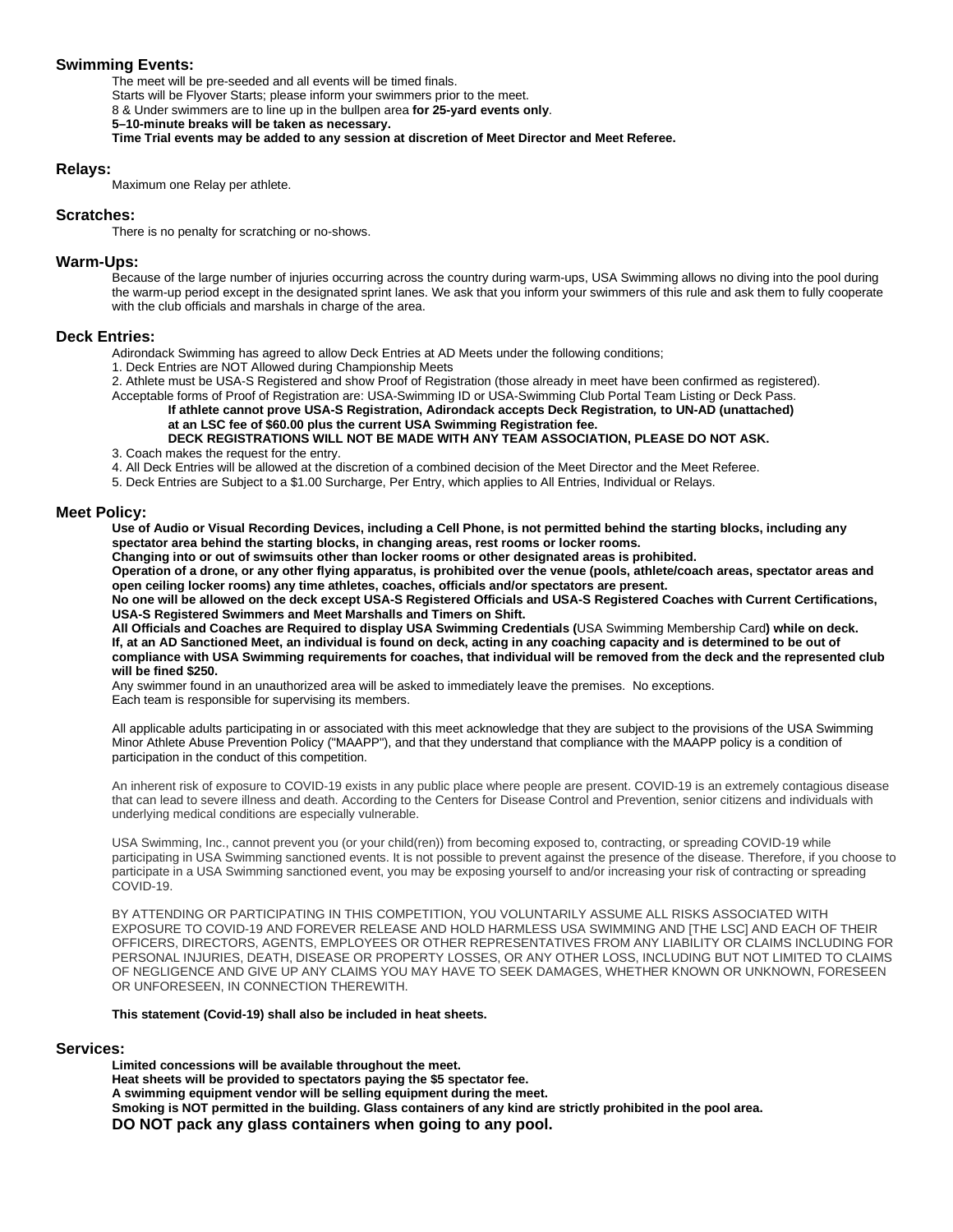#### **Disabled Athletes:**

Adirondack Swimming welcomes athletes with disabilities. Athletes with disabilities are required to contact the Meet Director at least 2 weeks in advance of the meet so that provisions can be made for any special accommodations.

#### **Entry Fees:**

An entry summary sheet is included to compute your team entry fees.

The entry fees are \$4.50 per individual event, which includes the \$.50 AD travel fund surcharge. **ALL MANUAL ENTRIES, INCLUDING DECK ENTRIES (NON-ELECTRONIC) ARE SUBJECT TO A SURCHARGE OF \$1.00 PER ENTRY, WHICH APPLIES TO INDIVIDUAL OR RELAY ENTRIES.**

Make your entry check payable **to SCHENECTADY-SARATOGA SWIM CLUB** and mail your check and entry summary to the **Meet Entry Coordinator**. *Entries will be entered to the meet upon receipt of your check.*

#### *\*\*\*\*PLEASE NOTE THAT SPECTATOR FEES AS DISCUSSED ABOVE MUST BE REMITTED WITH MEET FEES.\*\*\*\**

#### **Timers:**

Timers will be provided by the host team.

#### **Photographers:**

Only Professional Photographers or Videographers hired by the host team or Press Photographers, who have been approved in advance by the meet director, will be allowed on deck. A Photographer Registration form must be completed and submitted to the meet director for approval, prior to the meet. Forms are available on the Adirondack Swimming website as well as from the Meet Director. Click here for a direct link to the registration form.

Swimmer's families, taking photos of their children from the spectator area, are not subject to this policy.

*Parents and Professionals, please refer to the "Meet Policy" above for general restrictions pertaining to all photography at Sanctioned meets*.

#### **Awards:**

There will be ribbons awarded to first through eighth places for individual events and first through third places for relay events. Heat winner ribbons will be awarded.

#### **Time Trials:**

Time Trial events may be added to any session at discretion of Meet Director and Meet Referee. They do not count towards the four (4) events per session limit but must not exceed the 6 events per day limit for swimmers (Article 102.2.3).

#### **Officials:**

There will be an official's meeting conducted promptly 30 minutes before each session. Attendance is MANDATORY to work the meet. Please sign up in official's room before the start of officials meeting.

#### **If you have any questions, please contact the Meet Director or Meet Referee**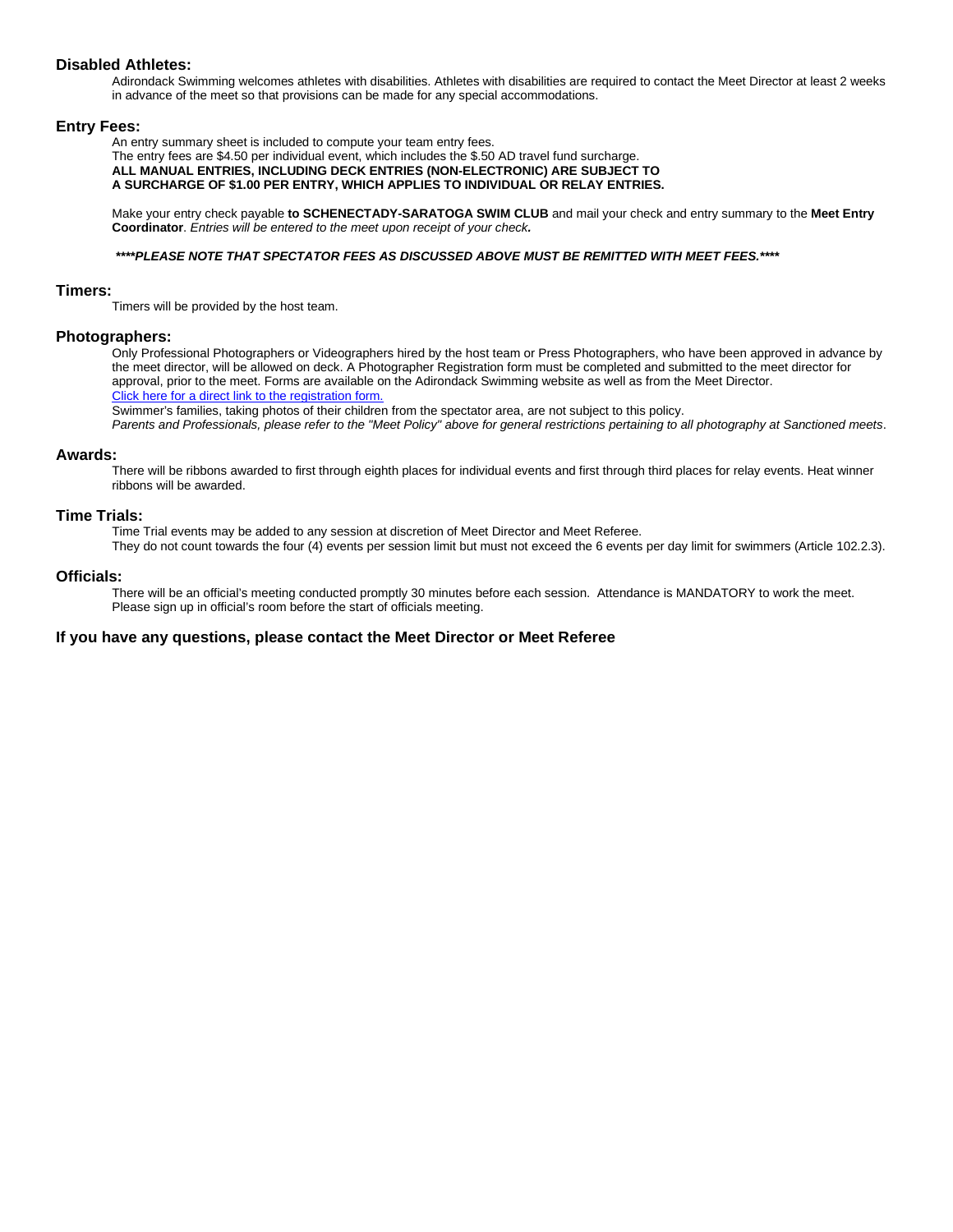# **SHARKS 12 & UNDER MINI MEET**

**January 16, 2022 – Mohonasen High School**

### **SESSION 1 – 10 & UNDER WARM-UPS 8:00 AM SESSION BEGINS 9:00 AM**

| <b>GIRLS</b>          | <b>AGE GROUP</b> | <b>EVENT</b>         | <b>BOYS</b>   |  |  |
|-----------------------|------------------|----------------------|---------------|--|--|
| <b>EVENTS</b>         |                  | <b>DESCRIPTION</b>   | <b>EVENTS</b> |  |  |
|                       |                  |                      |               |  |  |
| 1                     | 8 & Under        | 50 Freestyle         | 2             |  |  |
| 3                     | $9 - 10$         | 50 Freestyle         | 4             |  |  |
| 5                     | 8 & Under        | 25 Butterfly         | 6             |  |  |
| $\overline{7}$        | $9 - 10$         | 50 Butterfly         | 8             |  |  |
| <b>5 Minute Break</b> |                  |                      |               |  |  |
| 9                     | 8 & Under        | 25 Backstroke        | 10            |  |  |
| 11                    | $9 - 10$         | 50 Backstroke        | 12            |  |  |
| <b>5 Minute Break</b> |                  |                      |               |  |  |
| 13                    | 8 & Under        | 25 Breaststroke      | 14            |  |  |
| 15                    | $9 - 10$         | 50 Breaststroke      | 16            |  |  |
| <b>5 Minute Break</b> |                  |                      |               |  |  |
| 17                    | 8 & Under        | 25 Freestyle         | 18            |  |  |
| 19                    | $9 - 10$         | 100 IM               | 20            |  |  |
| 21                    | 8 & Under        | 100 IM               | 22            |  |  |
| 23                    | 10-Under         | Mixed 200 Free Relay | 23            |  |  |

**Session 1 swimmers (10 & Under) may swim a maximum of 4 individual events plus 1 relay in their session but no more than 6 events per day (this includes time trials).**

### **SESSION 2 – 11-12 WARM-UPS 11:30 PM SESSION BEGINS 12:30 PM**

| <b>GIRLS</b>      | <b>AGE GROUP</b> | <b>EVENT</b>         | <b>BOYS</b>   |  |  |
|-------------------|------------------|----------------------|---------------|--|--|
| <b>EVENTS</b>     |                  | <b>DESCRIPTION</b>   | <b>EVENTS</b> |  |  |
|                   |                  |                      |               |  |  |
| 24                | $11 - 12$        | 100 Freestyle        | 25            |  |  |
| 26                | $11 - 12$        | 50 Butterfly         | 27            |  |  |
| 5-10 Minute Break |                  |                      |               |  |  |
| 28                | $11 - 12$        | 50 Backstroke        | 29            |  |  |
| 30                | $11 - 12$        | 50 Breaststroke      | 31            |  |  |
| 5-10 Minute Break |                  |                      |               |  |  |
| 32                | $11 - 12$        | 50 Freestyle         | 33            |  |  |
| 34                | $11 - 12$        | 100 IM               | 35            |  |  |
| 5-10 Minute Break |                  |                      |               |  |  |
| 36                | $11 - 12$        | Mixed 200 Free Relay | 36            |  |  |

**Session 2 swimmers (11-12) may swim a maximum of 4 individual events plus 1 relay in their session but no more than 5 individual events per day (this includes time trials).**

\$4.50 PER INDIVIDUAL EVENT || \$7.00 PER RELAY EVENT || \$2.00 SURCHARGE PER SWIMMER ADDITIONAL \$1.00 SURCHARGE FOR ALL MANUAL ENTRIES